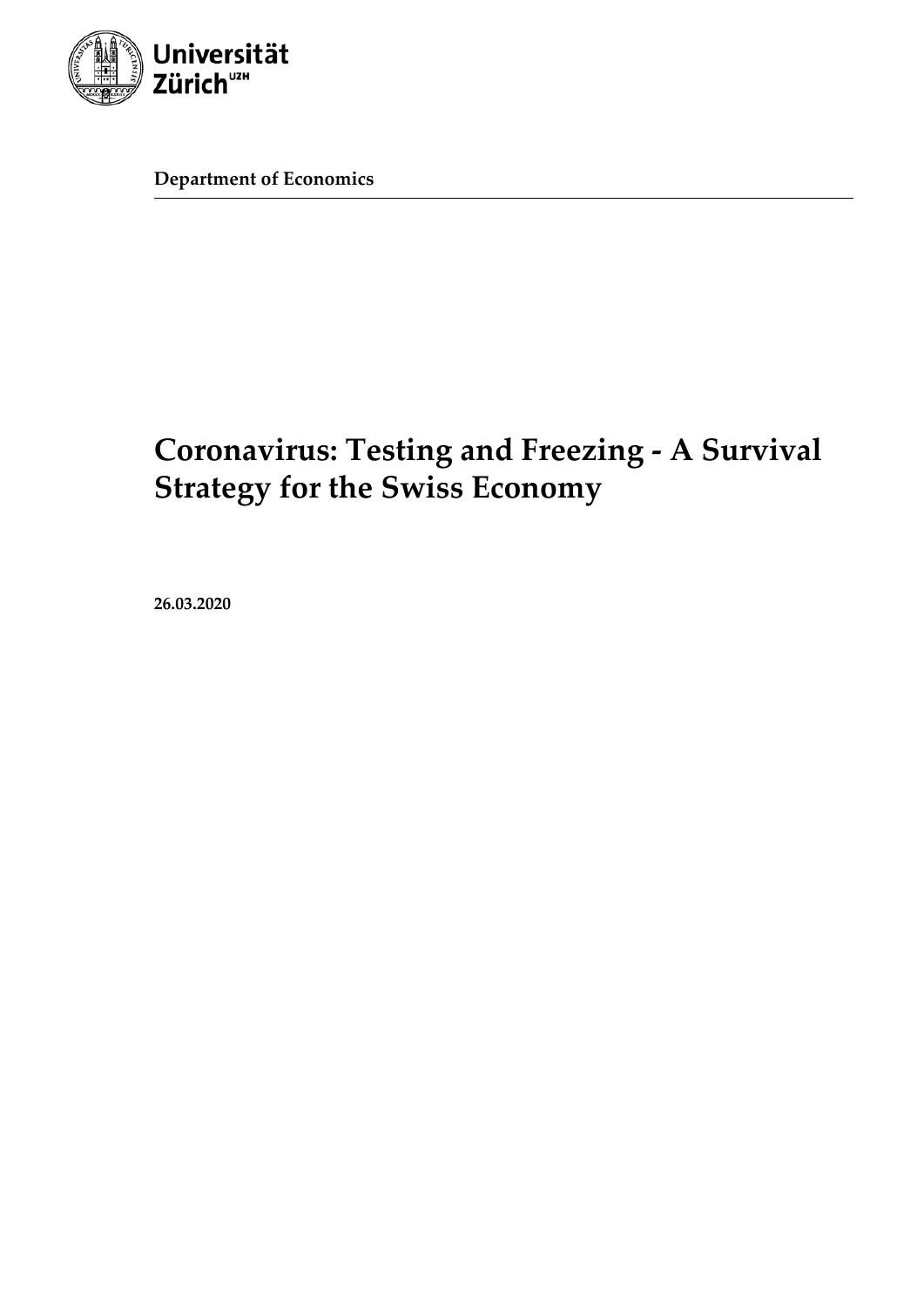## **Table of Contents**

| 1 Introduction                                              | 3  |
|-------------------------------------------------------------|----|
| 2 Expansion of medical testing capacities as a top priority | 4  |
| 3 Economic policy measures in a frozen economy              | 5  |
| 3.1 Support for households                                  | 6  |
| 3.2 Support for firms                                       | 7  |
| 3.3 Financing economic policy measures                      | 8  |
| 4 Signatories                                               | 10 |

Note: This is a translation of the original Position Paper *Testen und Einfrieren, eine Überlebensstrategie für die Schweizer Wirtschaft*, issued 26.03.2020.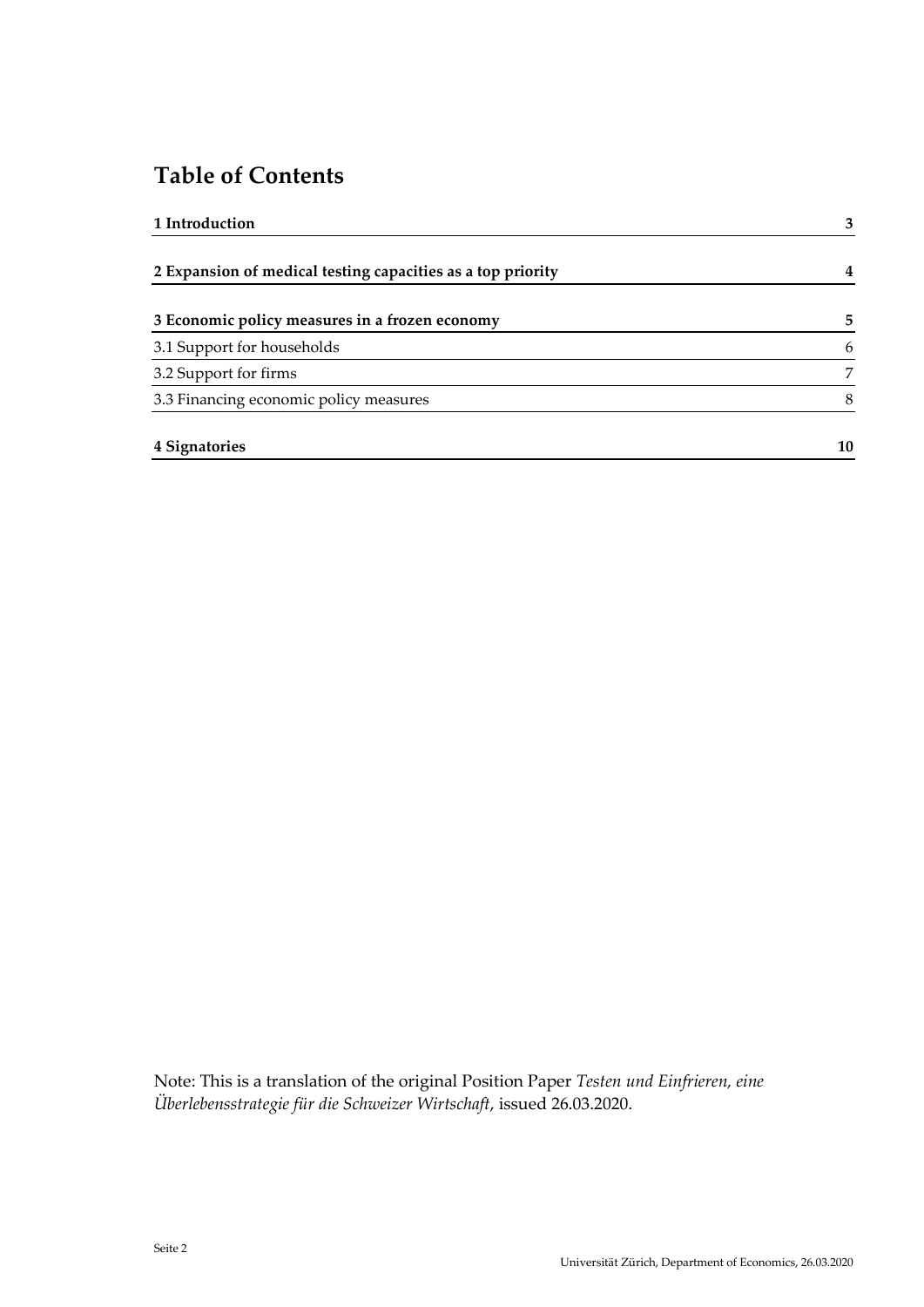### <span id="page-2-0"></span>**1 Introduction**

The coronavirus has the world in its grip. The number of human lives the pandemic will cost is as unpredictable as its economic and social consequences.

However, it is certain that the measures to contain the virus have already caused a major global economic crisis. In many countries, applications for unemployment and short-time work programs are currently increasing at an unprecedented rate that far exceeds the peaks of the "Great Recession" of 2009. At that time, the proportion of short-time work in Switzerland increased to two percent of all employees within six months. This pales in comparison to the current crisis, in which the number of short-time work requests skyrocketed by two percent of the workforce in a single day. Short-time work now affects eight percent of all employees and is growing rapidly. It is becoming apparent that all of the world's major economies will see a substantial fall in economic activity this year. Various economic research institutes predict that Switzerland's economic output will decline by 2 to 3 percent this year. The actual extent of the economic loss will largely depend on the future course of the epidemic and the measures taken to counter it.

The dilemma in this situation is that the most effective medical and epidemiological measures - from "social distancing" to extensive curfews - also have the greatest negative impact on the economy by massively restricting the demand for goods and services and bringing supply chains to a standstill. There seems to be a painful trade-off: The more we "flatten" the pandemic curve, the steeper the economic curve points downwards.

The authors of this policy paper - all medical laypersons - expressly support the current epidemic measures. These are necessary and appropriate in the short term in order to prevent our health systems from overloading and to keep the number of victims as small as possible.

The aim of this policy paper is to lay out our view of the consensus that is emerging in the economics profession after thourough debates on how to deal with the crisis. This consensus essentially boils down to two conclusions.

First, the dilemma between medical necessity and economic costs is short-term. A considerable restriction of economic activity is currently required in order to prevent the virus from spreading exponentially. In the medium term, however, what is necessary from a medical standpoint is also desirable economically. The most important measure, both from a medical and economic point of view, is a large investment in the capacity to test for the virus and track the contacts of infected people ("contact tracing"). This will create room to maneuver and gradually lift the current restrictions on the economy.

Second, the total economic costs of the crisis largely depend on the nature of the economic policy response. Financial emergencies should be prevented and the economic structures "frozen" for the duration of the crisis. This requires that the state both compensate the loss of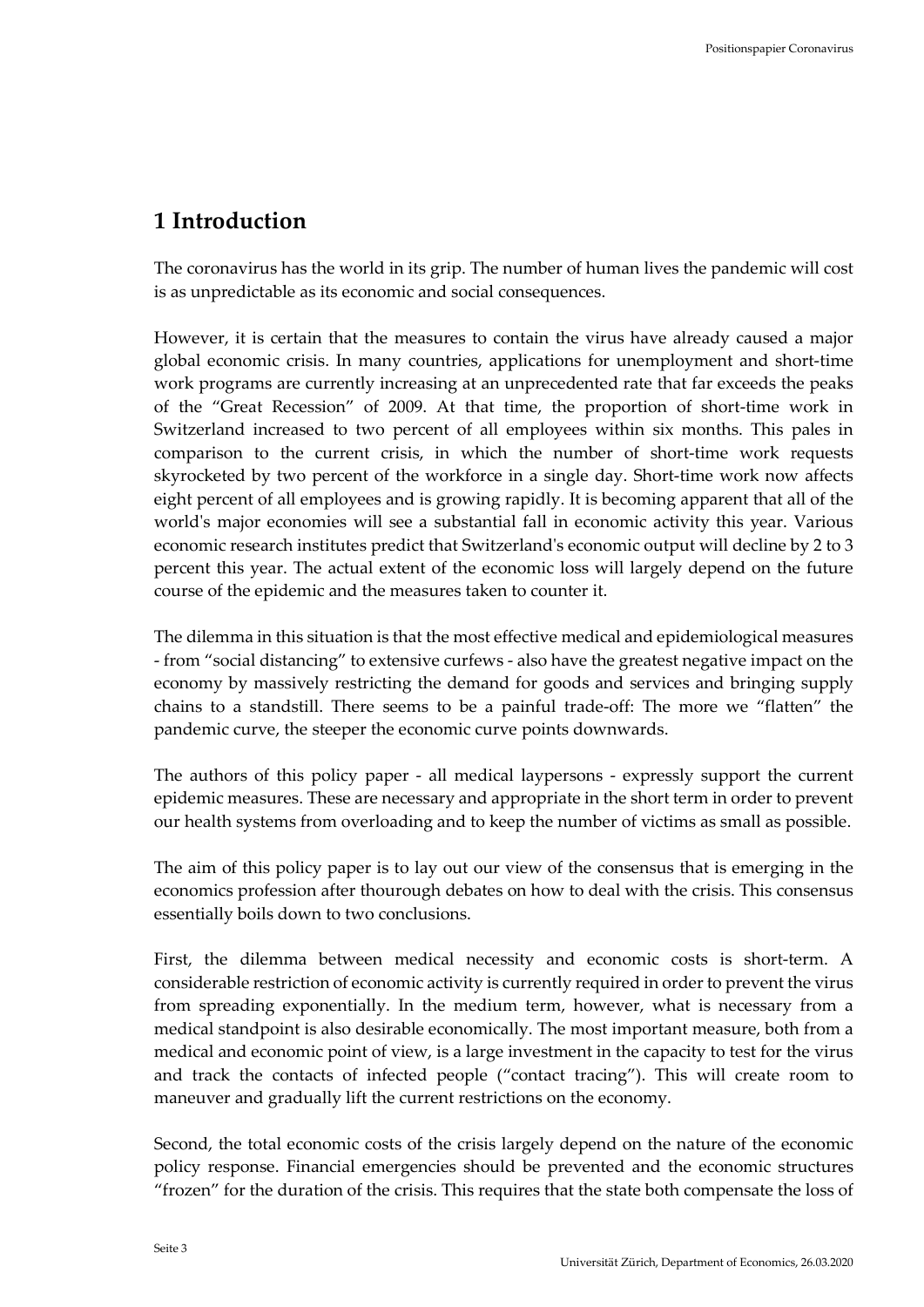earnings of workers and support companies that experience significant drops in sales. Switzerland's healthy public finances provide the necessary fiscal room to maneuver. The economic policy measures implemented by the Federal Council so far point in an encouraging direction.

### <span id="page-3-0"></span>**2 Expansion of medical testing capacities as a top priority**

A key request from epidemiologists in the current environment is a massive expansion of testing capacities. By testing as large a share of the population as possible for the virus, we can gain a better understanding of its spread. In combination with extensive contact tracing, i.e. the targeted search and quarantine of people who were in contact with an infected person, further containment of the disease is possible. This, in turn, creates an important prerequisite for reviving our economy. If it is possible to clearly distinguish the people who are healthy from those who are infected even after weeks of closing shops and leisure facilities ("lockdown"), many of the social distancing measures can be gradually reduced. The faster these restrictions can be eliminated, the faster the economy can pick up speed again.

In Switzerland, there are currently up to 8,000 tests carried out per day, which implies a relatively favorable comparison on a per-capita basis. However, due to the high number of daily new infections, contact tracing hardly takes place anymore. From an economic point of view, nationwide testing and systematic contact tracing are among the most worthwhile investments. The cost-benefit ratio can be illustrated using a simple calculation. Various estimates put the purely economic costs of an additional week of lockdown in Switzerland at CHF 4 billion at a minimum. At the same time, health insurance companies currently charge CHF 180 per virus test. Around 20 percent of the first 50,000 tests were positive. If one estimates the necessary effort for the subsequent contact tracing of each positive case at two working days at the median wage, the expected costs per test including subsequent contact tracing amount to a little over CHF 300. The actual costs could even be lower because the expansion of testing can be expected to lead to a lower rate of positive tests, and a correspondingly lower need for further contact tracing.

Based on these calculations, it would be worthwhile to run 13 million tests to prevent just one additional week of lockdown. This number would be even higher if the social and psychological consequences of the lockdown were taken into account, in addition to the purely economic costs.

Of course, the capacities for testing and contact tracing cannot be dramatically increased overnight. But our calculation shows why this should be a top priority over the coming weeks. The rapid advances in the development of faster tests that are available in large numbers are reason for hope, both for the identification of the acutely ill and of those who are already immunized. It is important that the cost of testing does not have to be covered by individuals though their health insurance deductible. As soon as a sufficient number of tests are available, the greatest possible incentive should be created for people to get tested. In addition, capacity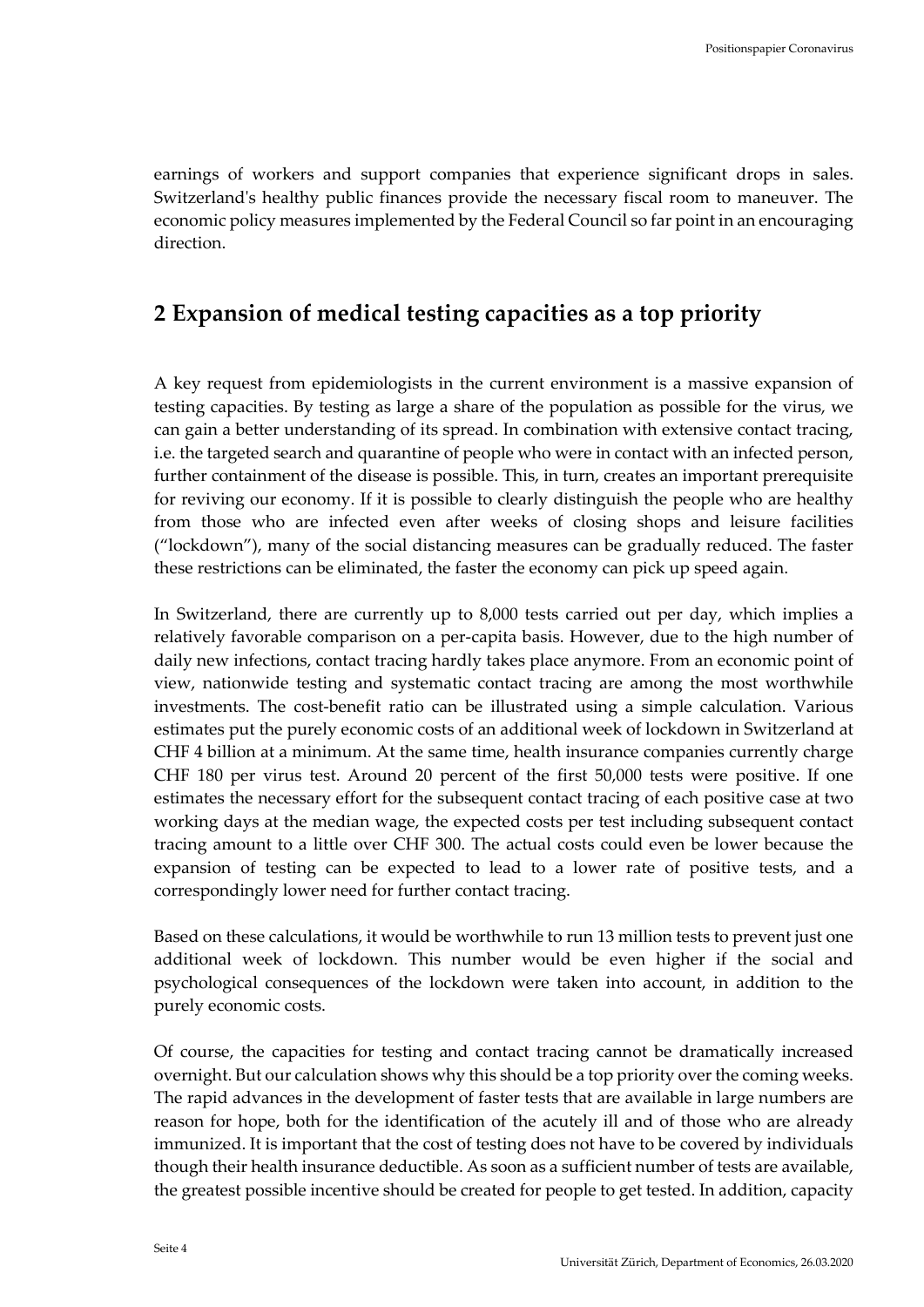constraints for contact tracing should not be taken as fixed. Given the enormous benefits, capacity should be expanded by recruiting and briefly training enough workers to undertake the necessary inquiries and telephone calls. For this purpose, members of the civil defense ("Zivilschutz") or the military, volunteers or short-time workers could be recruited at short notice.

For a small open economy like Switzerland, the long-term maintenance of a rigorous testing system is particularly important. As an international hub with lots of business travel, extensive tourism and many cross-border commuters, once an initial wave of infections in the country has subsided, imported infections can be expected to continue to occur regularly. A reliable infrastructure for systematic testing and contact tracing is therefore essential to prevent impending new outbreaks until an effective vaccine against the virus is available.

Additionally, in light of the enormous cost of the lockdown, all other investments that expand our healthcare system's capacity to deal with the virus are also worthwhile, in order to speed up the time until we can relax the current social distancing measures. This includes, for example, the production of protective clothing and protective masks - the latter also for use by the general public - or the rental of hotels for quarantine measures. Any investments that make it possible to treat more sick people in hospitals and in intensive care units - such as increased procurement of ventilators – are of course not only an economic but also an ethical necessity. Any such health care expenditures have an immediate positive and multiplicative impact on the economy.

The pharmaceutical industry is of particular economic importance for Switzerland. The crisis also gives rise to opportunities for this industry in terms of the production of diagnostics, medicines and vaccines. Regulatory adjustments to accelerate their development, approval and production can not only save lives, but can also pay off for Switzerland economically.

Large countries can respond to local outbreaks by relocating extensive resources within the country's borders, such as China did by sending doctors, medical equipment and entire hospitals to the Hubei province. Switzerland, as a small country, is at a disadvantage in this regard, since an outbreak quickly affects a significant part of the country. This makes it all the more important now to undertake courageous investments, so that we can compensate for this shortcoming by funding the health care system to react strongly to this crisis.

#### <span id="page-4-0"></span>**3 Economic policy measures in a frozen economy**

In economic crises, government measures are often used to stimulate consumption and to bring the economy back onto a growth path. Such measures include government investment programs, interest rate cuts, or monetary transfers to the population.

Unlike in previous crises, however, it is currently not possible for the economy to meet additional demand, since entire branches of the economy, including most stores, are closed. In this situation, it is necessary for the state to largely compensate households and companies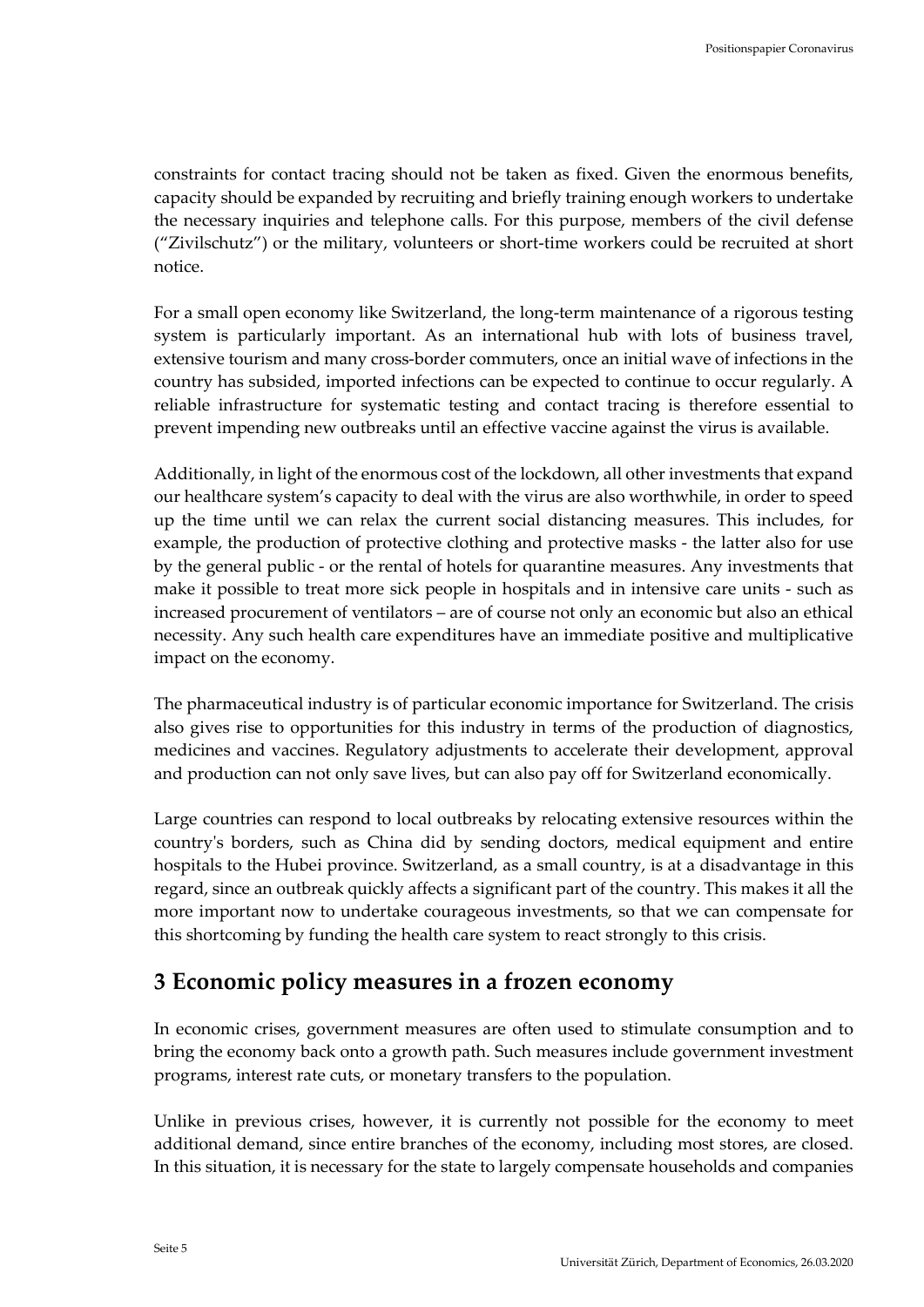for their lost incomes, at least in the short run, without demanding something in return, in order to enable them to cover payments for fixed costs such as rents and loan installments.

The goal must be to "freeze" the economy in its pre-crisis state for the duration of the business closings, so that Switzerland's well-established economic structures can be preserved and quickly put back into operation after the current restrictions will been lifted. The abovementioned prioritization of nationwide testing is a prerequisite to be able to end this freezing of the economy as soon as possible.

One could object to the strategy of "freezing" of the economic structures that this slows down a desirable structural change, in which companies with outdated business models go out of business and are replaced by more productive companies with better prospects. However, the circumstances of the current situation are different from regular recessions. Due to government-mandated business closures, in many sectors of the economy all companies are affected by the crisis. There is therefore little concern that structure-preserving measures will keep mainly weaker companies with poor prospects alive.

#### <span id="page-5-0"></span>**3.1 Support for households**

Short-time work is the most important governmental program for the survival of the economy in Switzerland. In this program, unemployment insurance pays up to 80 percent of the wage costs of employees who are no longer able to work or can only do so to a limited extent. This supports employees of shops, restaurants and leisure facilities, which are currently closed at the behest of the Federal Council and whose work cannot simply be transferred to "home office". In addition, employees of suppliers who are no longer able to sell their products to the now closed companies will be increasingly affected as well.

Short-time work ensures that employees continue to receive an income with which they can finance their ongoing living expenses such as rent, food and medicine. The State Secretariat for Economic Affairs has rightly extended the program to include apprentices and employees with fixed-term contracts as an emergency measure. In addition to short-time work, the financial safety net includes unemployment benefits for those who lose their jobs as well as new compensations for the self-employed, artists, people in quarantine, and parents who are no longer able to work due to their childcare obligations. It is important to create a finely meshed safety net, particularly in order to prevent those with incomes and low savings from falling into financial distress.

The current federal strategy is more effective than indiscriminately sending checks to all households. Government support should be targeted to those who actually experience a loss of income, and at the same time pay them more than just a small amount. The main goal of income replacement is to avoid financial hardship and not to stimulate consumption beyond that. As long as most shops are closed, many consumer expenditures cannot be made, even if all consumers had more money at their disposal.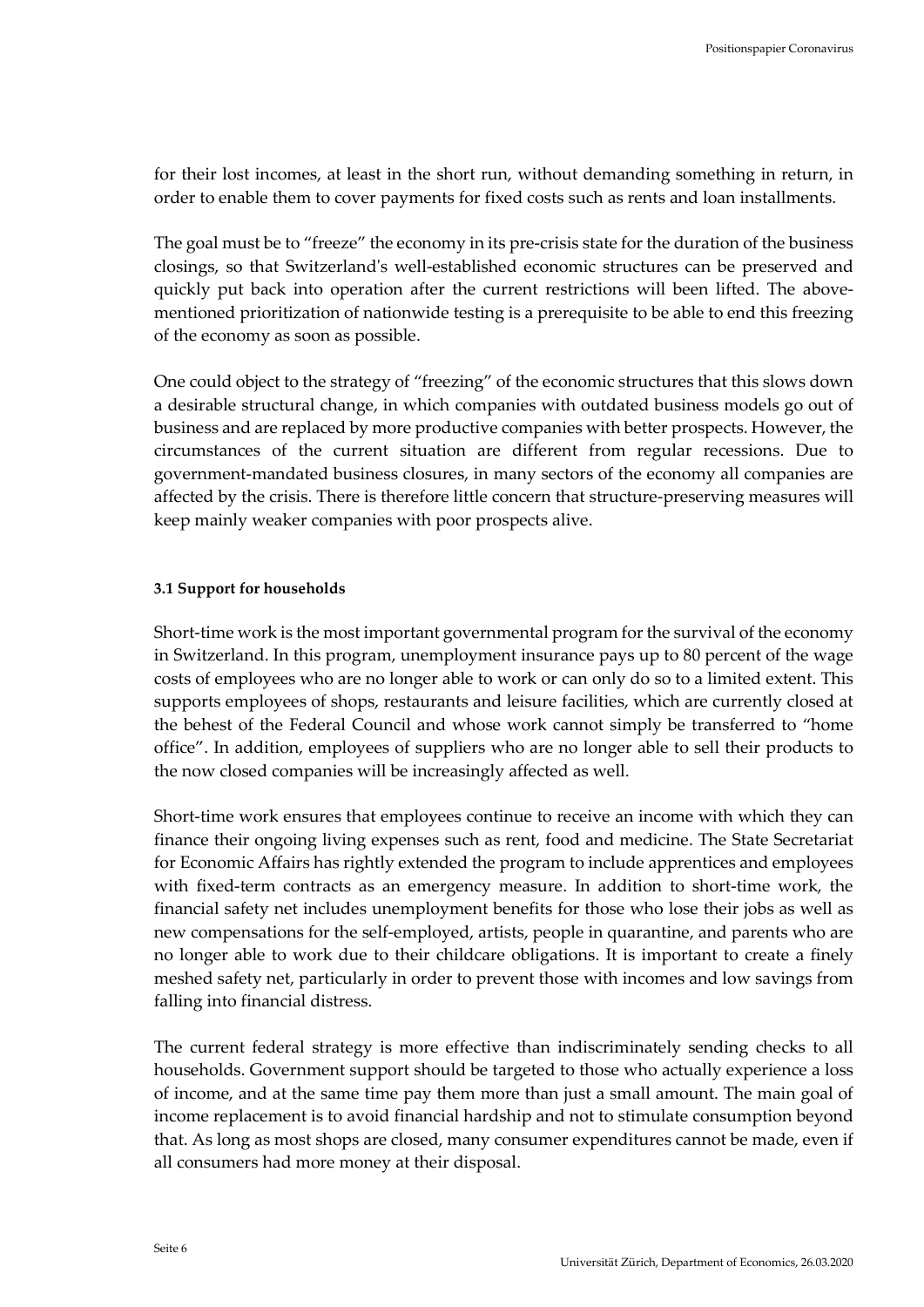Another important function of short-time work is the financial relief for companies. Due to the massive drop in sales, many are finding it increasingly difficult to pay wages. In principle, companies could cut wage costs by laying off workers, and those who are laid off could then receive unemployment benefits. However, short-time work has the benefit of reducing wage costs without layoffs. This is important, because once the employment relationships are severed, it will be much more difficult to get the engine of the economy back up and running again after the lockdown has been lifted. In this case, companies would have to look for and train new employees, since some of their former employees will have likely already found other jobs.

Economic research has shown that short-time work has positive impacts. During the Great Recession in 2009, some European countries and Japan relied heavily on short-time work programs. In Switzerland, around 90,000 employees temporarily received short-time work benefits. Research colleagues from ETH compared how companies with short-time work developed compared to similar companies that could not or did not want to use this measure. Their results imply that without short-time work, there would have been more than 20,000 additional layoffs and that a third of those laid off would have fallen into long-term unemployment. Short-time work can thus reduce the risk that a temporary crisis will lead to a longer-term weakening of the economy.

#### <span id="page-6-0"></span>**3.2 Support for firms**

Although short-time work relieves companies by reducing wage costs, it is not sufficient to ensure the survival of the firms. For this purpose, additional support measures are necessary, so that the companies can cover other fixed costs as well.

Liquidity support for companies is therefore a central component of the economic policy response to the crisis. If the existing structures of the economy are to be preserved using the "freezing" strategy, companies must also be able to meet their regular obligations such as interest or rent payments. It is important to avoid a wave of bankruptcies. Such bankruptcies could even pose a serious risk to financial stability, which could in turn lead to the need for further, expensive support for the banking sector.

However, liquidity support through credits are not sufficient. Similar to short-time work, it is necessary for the government to cover certain fixed costs and even partially replace the profit losses of smaller companies. For very small businesses and sole proprietorships, income replacement payments are already part of the current government programs. An expansion to other small and medium-sized companies is appropriate in order to give these companies a realistic chance of a quick recovery after the crisis. As with short-time work, it can be argued that the companies have come into the current situation unexpectedly and through no fault of their own, so that a (partial) granting of state support as a non-repayable transfer does not create a distortionary incentive.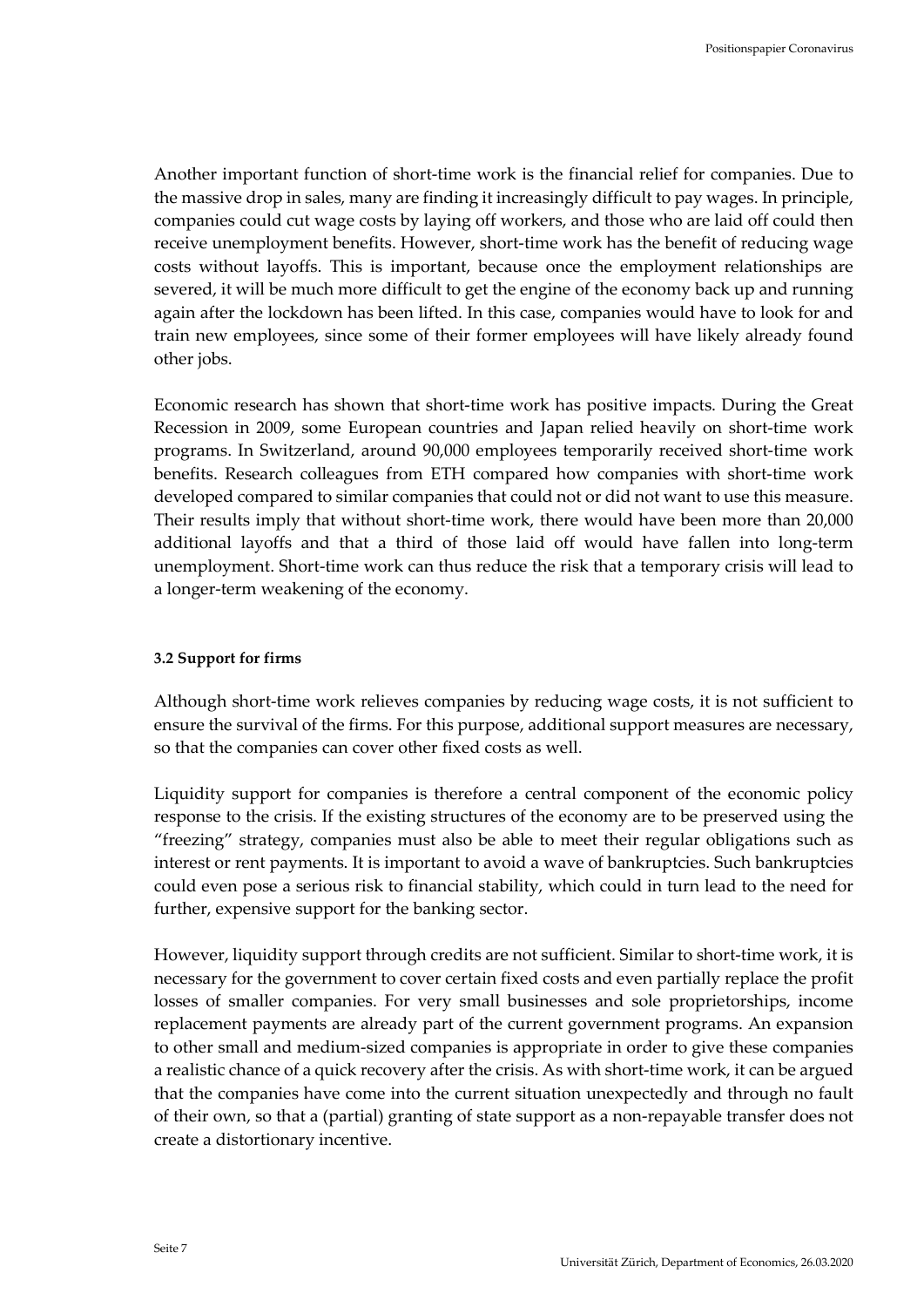The liquidity support currently approved by the Federal Council is interest free up to CHF 500,000 (with an interest rate of 0.5 percent for larger amounts). The federal government provides a guarantee to the banks of 100 percent of the loan up to CHF 500,000, and 85 percent above it. It is problematic, however, that this aid must be repaid as a loan over a period of no more than 7 years. Smaller companies, in particular, often have little capital stock. Liquidity support may help them in the short term, but the additional loans can lead to overindebtedness at the end of the crisis. This in turn could prevent many companies from accepting the help offered.

One could argue that the state could still partially waive repayment of the loans. However, this argument overlooks the fact that this creates additional uncertainty for companies in the current situation, which can have a negative impact on their acceptance of liquidity support. In this situation, some fundamentally healthy companies that are at risk of over-indebtedness decide to forgo the liquidity offer, go out of business and lay off their employees.

It seems in principle a good idea that the Federal Council relies on the banking sector to grant the loans. This way, companies can use existing banking relationships to obtain the loans. This is very much in line with a "freezing" strategy. The economic literature also shows that longterm relationships between banks and their corporate customers lead to the creation of "relationship capital", which is particularly valuable in crisis situations. Banks generally know their customers better than the state and invest in long-term successful business relationships also during times of crisis.

However, even with long-term customers, some banks may come to the conclusion that a healthy company would become overindebted in the medium term through these government-backed loans. Banks could therefore refrain from granting the loans from the outset - despite government guarantees.

The Federal Council is currently working on a set of rules that should make it more difficult for banks to do such cherry picking. But the liquidity support cannot be a substitute for – at least partial – government grants for lost income and ongoing fixed costs. The amount of such non-repayable grants could be determined based on past tax filings including reported taxable profits from recent years and reported tax-deductions for costs of loan and rent payments. This information can be found in the annual financial statements available to the tax authorities. This enables quick and unbureaucratic processing and at the same time rules out distortionary incentives: no company will have optimized its tax statements in the past few years with a view to possible state support in a pandemic.

#### <span id="page-7-0"></span>**3.3 Financing economic policy measures**

Finally, the question arises of how the survival strategy presented here for the Swiss economy should be financed. As already mentioned, the Confederation's finances are in very good condition. The national debt ratio is at around 40 percent of gross domestic product, which is comfortably low in international comparison - the average debt ratio in the OECD is more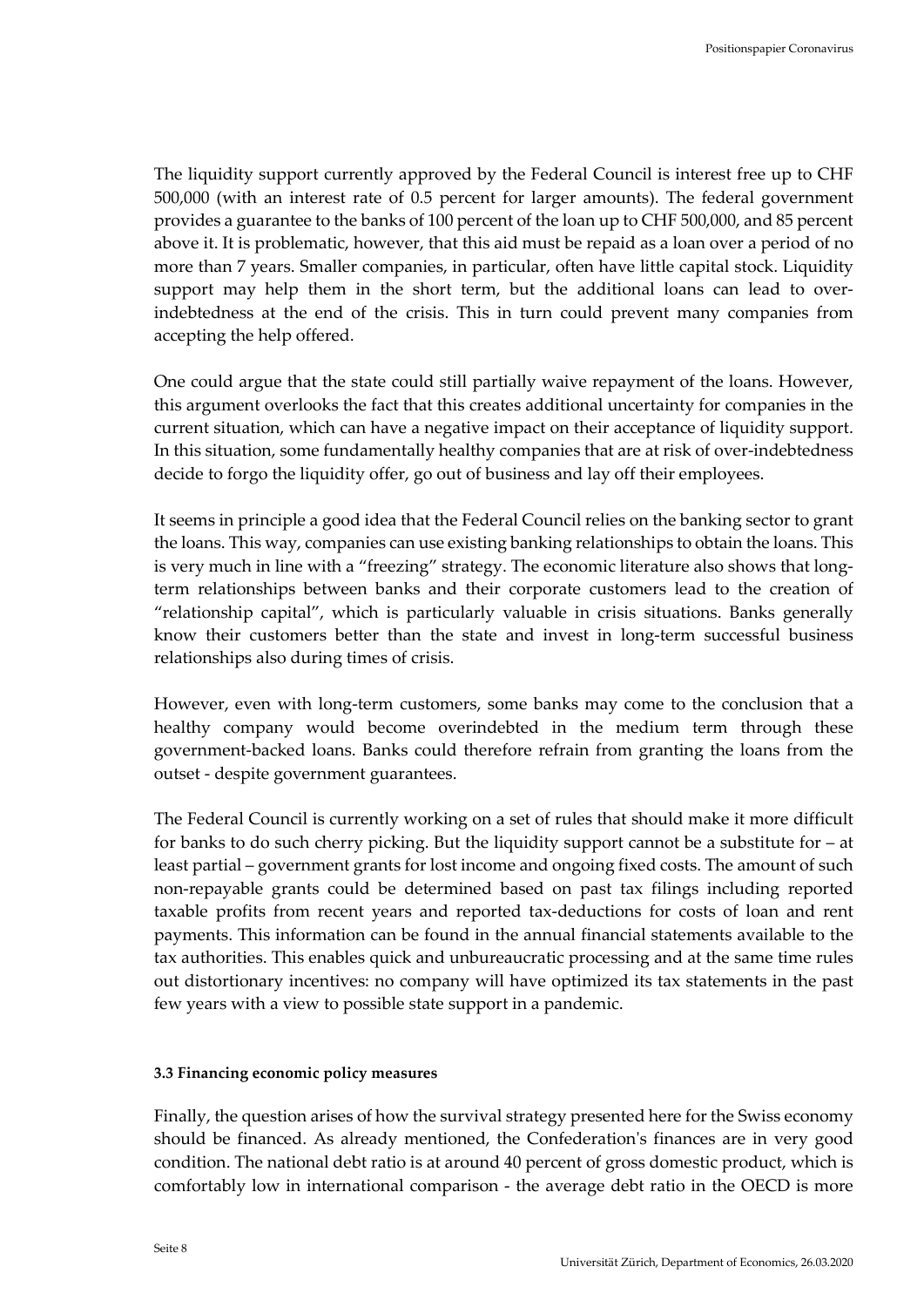than 70 percent. We therefore advocate debt financing, i.e. financing through future tax revenues.

An alternative would be financing through tax increases today. However, this option would be counterproductive in the current situation, since it would deprive the economy of urgently needed disposable income. Proposals such as a full monetization of the crisis costs by the central banks have also been brought up. While such a step would not necessarily have an inflationary effect in the current situation of falling global demand, we still consider it risky. Monetization of sovereign debt poses a variety of legal and political problems and threatens to damage the credibility of monetary policy in the long term. Fortunately, in good times, Switzerland has developed enough fiscal room to maneuver so that debt financing is feasible and monetary funding of the government budget is not necessary.

At the moment, it is only possible to make vague estimates of how the crisis will affect public debt levels. As stated, this depends crucially on the duration of the lockdown. The specific design of economic policy measures also has a major impact. For the share of government support that is granted as loans instead of subsidies, the recipient of the liquidity support is the primary responsible party, rather than the taxpayer. Designing the liquidity support in form of a guarantee from the federal government also ensures that the government debt only increases when credit defaults actually occur. Conversely, in this crisis, short-time work should be financed from the general government budget and not, as in normal times, from unemployment insurance. It is a task for society as a whole, which should be financed from (future) tax revenue and not unilaterally by workers.

Above all, keeping the government debt ratio stable should not be the government's primary goal in this crisis. Even assuming that the measures currently approved by the Federal Council amounting to around CHF 40 billion are fully included in the federal debt level which is unlikely given the mechanics just discussed - the government debt ratio would increase only to about 46 percent. As international comparisons show, a country like Switzerland, which has an institutionally broadly secured, credible and sustainable long-term financial policy, can bear a debt level of 60 to 90 percent of GDP without fear of disadvantages such as increased risk premiums in the financial markets - provided that after the end of the crisis it returns to a policy of budgetary discipline. However, there is no need for such high debt levels. This discussion just shows that there is enormous scope for action.

The debt brake also does not have to be overridden for the measures proposed here. The law explicitly allows new debt to avert national emergencies if this is the will of the parliamentary majority. Indeed, the economics literature shows that a massive, short-term increase in government debt is the most efficient way to deal with short-term national emergencies.

Finally, the conditions on the bond markets favor debt financing of government measures against the coronavirus. The 10-year federal bonds currently have a negative yield of -0.36%. Since investors see our country as a safe haven during these times, international investors are willing to pay to lend the government money. This extends the fiscal scope for action.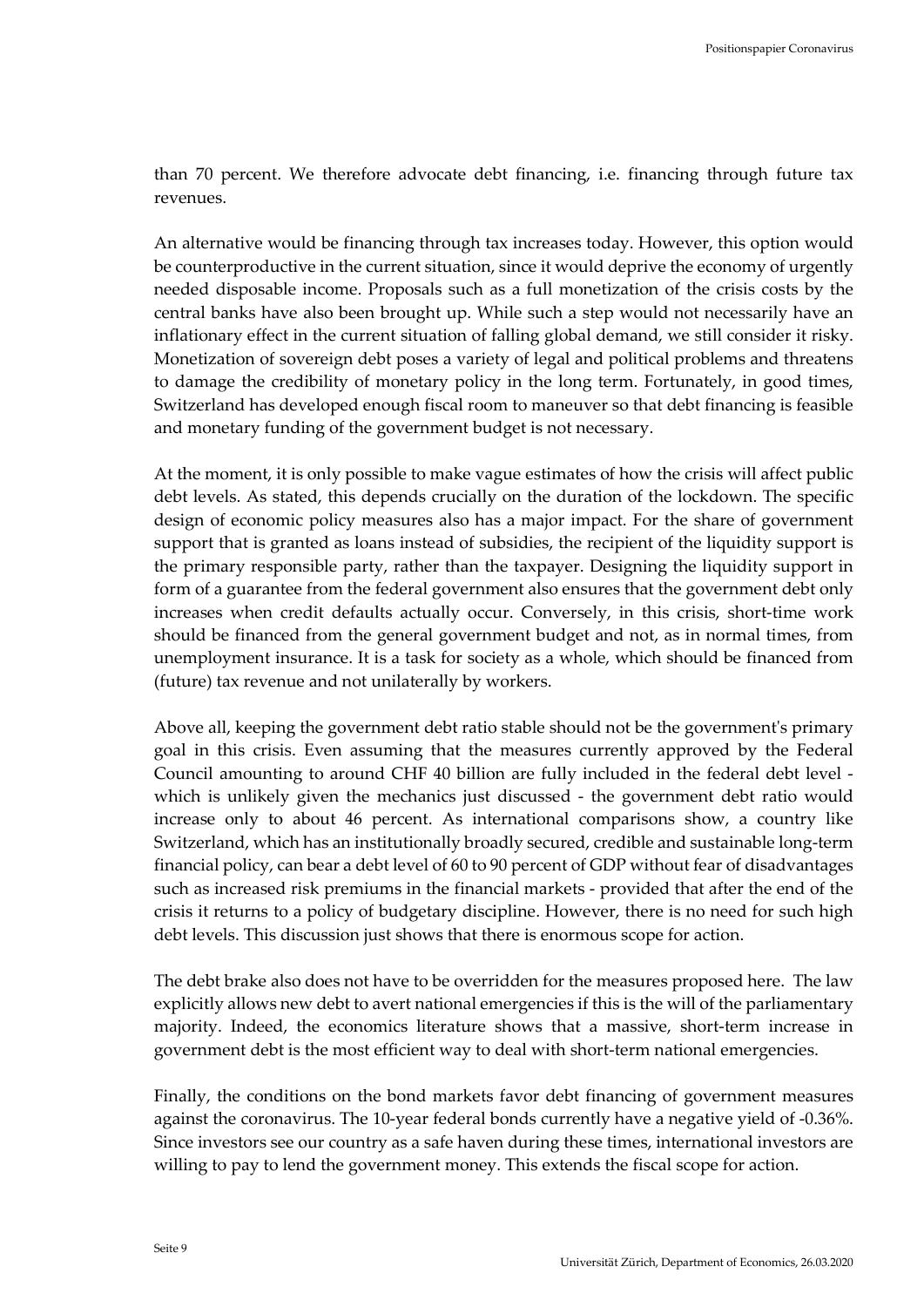There is also no danger that the rapid placement of large volumes in the bond market could lead to difficulties. The international financial markets are currently thirsting for secure investments. The markets for government bonds with good credit ratings have rallied since the outbreak of the crisis, and Swiss federal bonds in particular have benefited from this.

In order to achieve the best possible conditions for the necessarily rapid placement of the large bond volumes, the Swiss National Bank, as the house bank of the Confederation, could potentially take the bond issues in its books in the short term and then resell them on the secondary market within a predetermined period. This would ensure that the necessary funds were immediately available. At the same time, this approach would not constitute a case of monetary financing, since the central bank would ensure that the securities were passed on to the secondary market soon, long before this expansion of the monetary base could have an inflationary effect.

### <span id="page-9-0"></span>**4 Signatories**

All professors of the Department of Economics at the University of Zurich signed this position paper.

**Carlos Alós-Ferrer**, NOMIS Professor for Decision and Neuroeconomic Theory | **Sandro Ambühl**, UBS Foundation Assistant Professor of Behavioral Economics of Financial Markets | **Björn Bartling**, Professor of Behavioral and Experimental Economics | **Pietro Biroli**, UBS Foundation Assistant Professor of Applied Economics | **Theodora Boneva**, Assistant Professor of Economics of Child and Youth Development, endowed by the Jacobs Center for Productive Youth Development | **Anne Brenøe**, Larsson-Rosenquist Foundation Assistant Professor of Child and Youth Development with a focus on breastfeeding | **Lorenzo Casaburi**, Swiss Re Foundation Assistant Professor of Development Economics | **Gregory Crawford**, Professor of Applied Microeconomics | **David Dorn**, UBS Foundation Professor of Globalization and Labor Markets | **Christian Ewerhart,** Professor of Information Economics and Contract Theory | **Ernst Fehr**, Professor of Microeconomics and Experimental Economic Research | **Todd Hare**, Associate Professor of Neuroeconomics and Human Development | **David Hémous**, UBS Foundation Associate Professor of Economics of Innovation and Entrepreneurship | **Mathias Hoffmann**, Professor of International Trade and Finance | **Nir Jaimovich**, Professor of Economics | **Damian Kozbur**, Assistant Professor of Econometrics | **Guilherme Lichand**, Assistant Professorship for Child Well-Being and Development, supported by UNICEF Switzerland | **Michel Maréchal**, Professor of Economics of Organizations and Behavior | **Nick Netzer**, Professor of Microeconomics **| Ralph Ossa**, Kühne Foundation Professor of International Trade | **Dina Pomeranz**, UBS Foundation Assistant Professor of Applied Economics | **Marek Pycia**, Professor of Organizational Economics | **Christian Ruff**, Professor of Neuroeconomics and Decision Neuroscience | **Florian Scheuer**, UBS Foundation Professor of Economics of Institutions **| Armin Schmutzler**, Professor of Microeconomics, Industrial Organization, and Environmental Economic | **Jakub Steiner**, Associate Professor of Microeconomic Theory, |